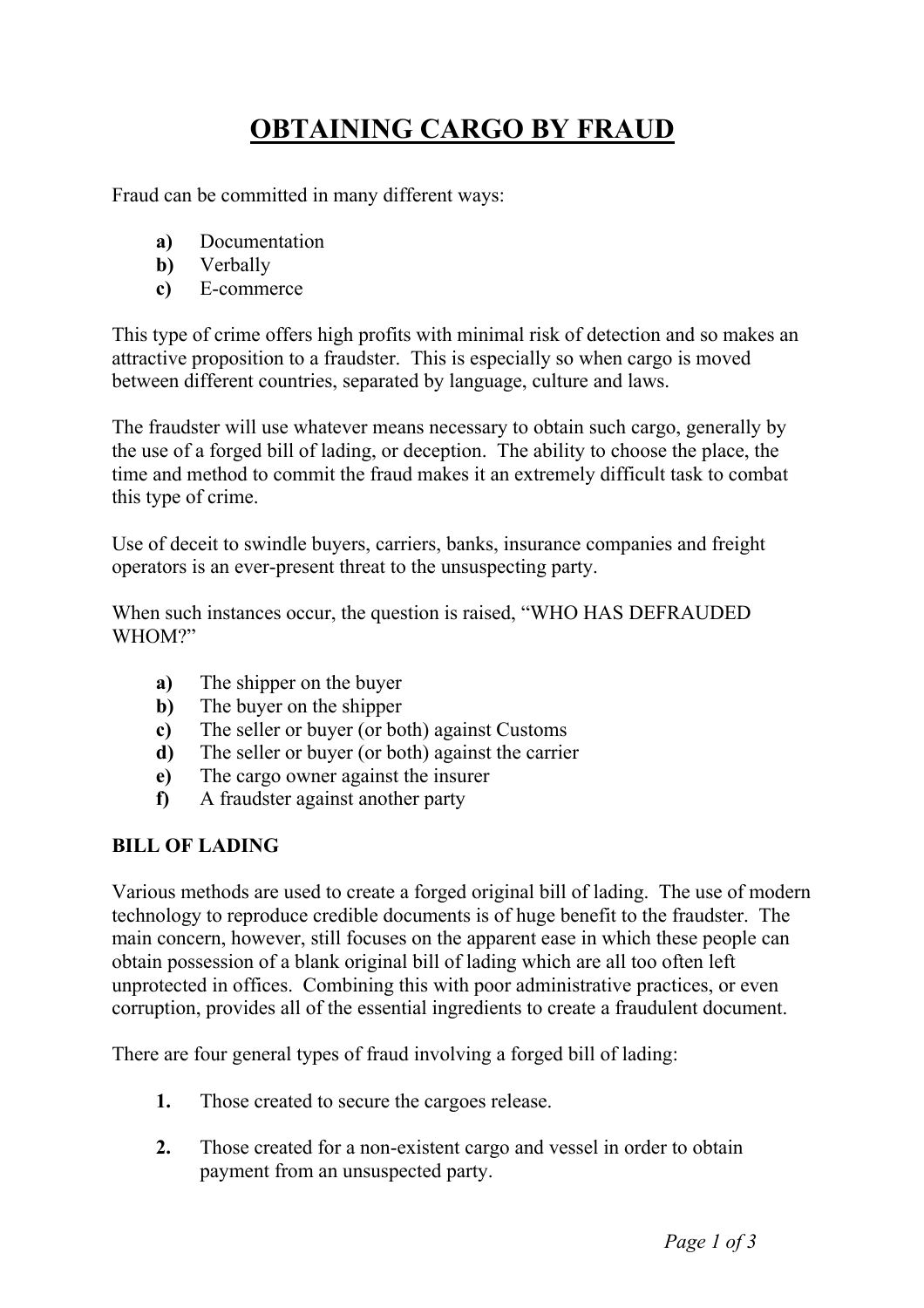**3.** Those created for non-existent cargo, allegedly carried on an existing vessel, in order to obtain payment from an unsuspecting party.

Often it is shown that the vessel was at the port at the relevant time the bill of lading was said to have been issued.

**4.** Those created to present to a bank to obtain letter of credit funds.

There is a need for tight managerial supervision and a security presence required for blank original bills of lading to safeguard them against dishonest persons. Issuers of such documents should make every effort to help agents identify forged bills of lading. For instance, is there a security presence within the bill of lading, or is a copy provided for comparison?

Any document used in an international trade transaction can be forged, therefore it is important to know your client and if in doubt undertake independent checks.

The ease by which forged bills of lading were being accepted in a West African Country to secure the release of laden containers resulted in Signum being asked to enquire into the problem.

Enquiries revealed that during a six-month period twenty nine forged bills of lading had been accepted, with many more detected prior to acceptance.

There were two reasons for presenting these forgeries, the obvious being to unlawfully obtain possession of the cargo, the other was to enable consignees the means of illicit credit in that they obtained the cargo without having paid the shipper. After selling the cargo, a shipper usually received payment and released the original bill of lading, unaware that his cargo had been in the consignee's possession for weeks or even months earlier.

Arranging with the carrier to forward a faxed copy of the original bill of lading was of great assistance in helping the agency to identify a forgery.

Another matter that Signum was asked to enquire into concerned nineteen bills of lading for a shipment of coffee from Brazil to a coffee importer based in Europe.

The importer's bank came into possession of these bills of lading, which they believed had been submitted by the coffee supplier. When found to be forgeries, they alleged negligence on the part of the carrier.

Enquiries established that for several years the importer had dealt with the Brazilian supplier. Their business arrangement allowed for the importer's bank, on receiving the supplier's bill of lading and warehouse receipt, to forward the consignment payment to their bank account in Brazil.